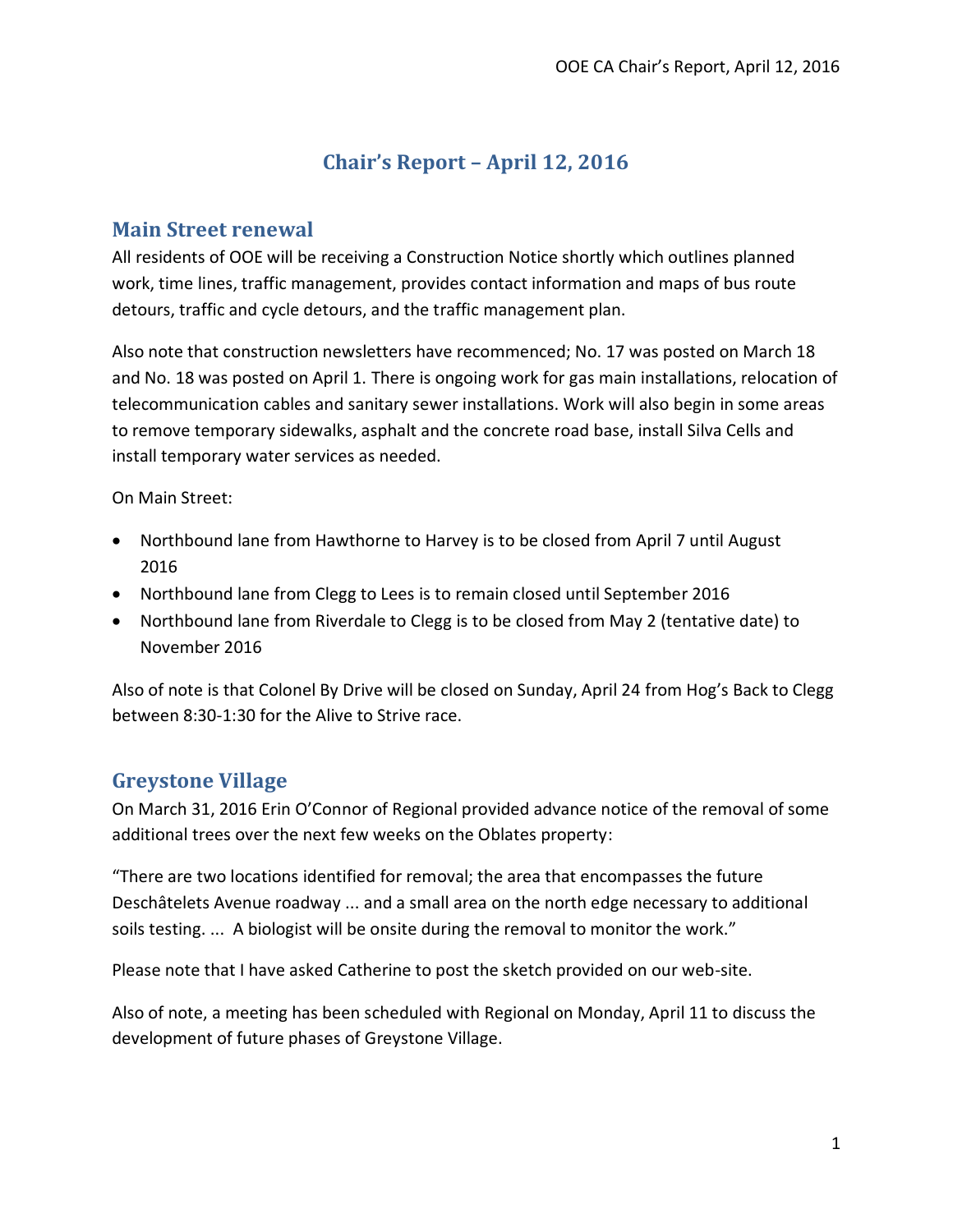#### **The Corners at Main**

Domicile has now completed the tree cutting at their site. We have not yet heard the exact date for the demolition of the row houses on Main St.

Their presentation centre is now open to the public, following a very well-attended special opening event (to which all OOECA Board members were invited.

### **\*Meeting with Community Activities Group (CAG) Executive**

John Dance and I met with Melanie Gilbert and Carol Workun on Thursday, March 24 to discuss a number of our shared interests.

We discussed Cash in lieu of Parkland (CiLP) priorities with the goal of agreeing on a joint list that we could provide to the Councillor for action. CAG's priorities are:

- a. Community Centre design plan
- b. Basketball court resurfacing Springhurst
- c. Basketball court resurfacing Brantwood
- d. Tennis courts resurfacing Brantwood Park

CAG would propose that b, c and d be completed 50:50 CiLP:City Budget as these are not new park amenities.

Other suggestions from CAG, to be discussed if funding permits:

- e. Lighting for tennis courts at Brantwood
- f. Water fountain on exterior wall of field house

There is general agreement within CAG that current facilities should be brought up to standard before adding new.

In previous OOECA discussions, we have agreed on support for community centre planning and the resurfacing of the Springhurst Park basketball court. I propose that we have a short conversation at our Board meeting to determine whether there is support for the other items on the CAG list which we would then provide to the Councillor.

We also received an update on the progress thus far for a new Community Centre; a CAG representative has agreed to speak to this item briefly at our Board meeting. We will plan for a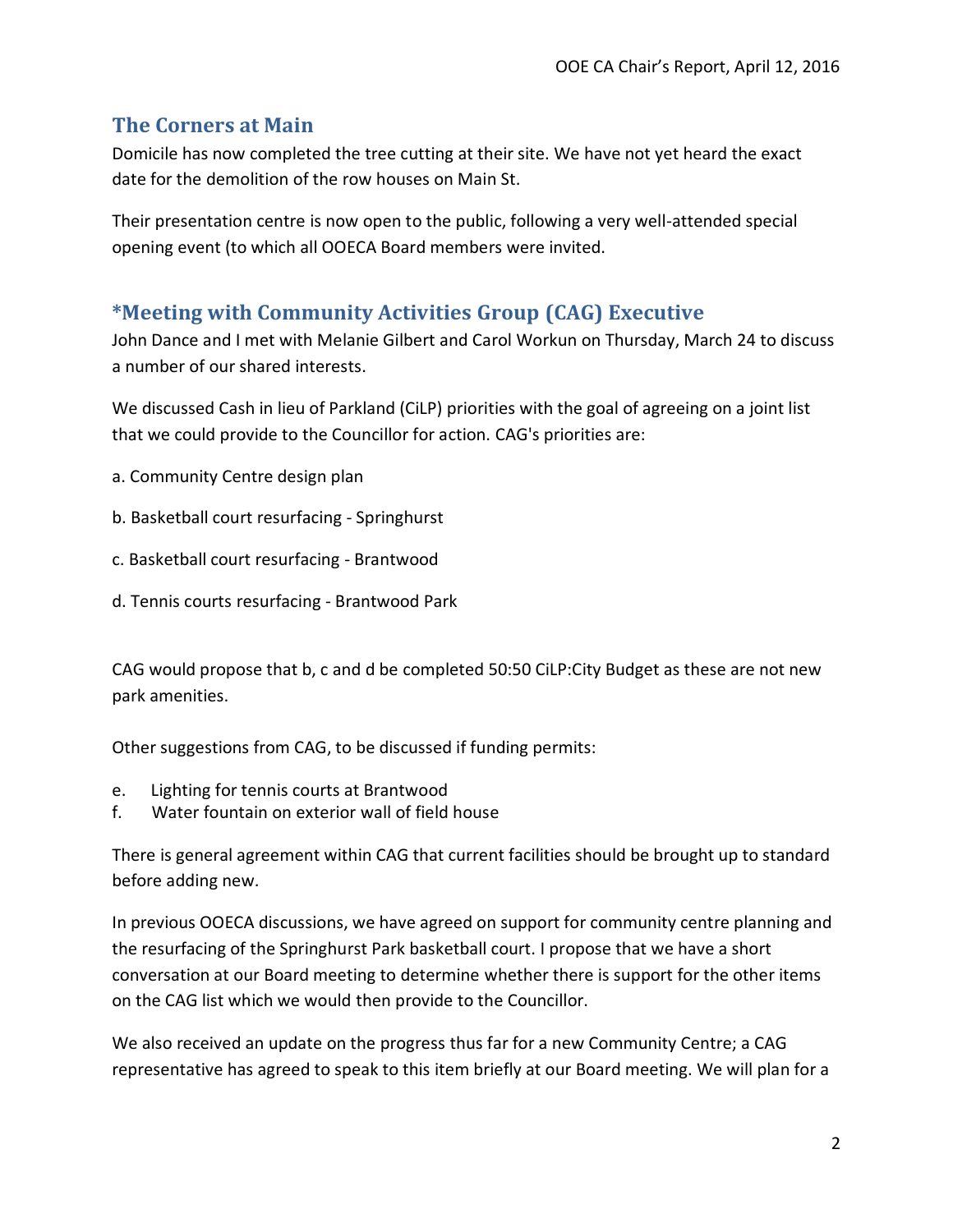more fulsome discussion at our May Board meeting and it is hoped that this can include some concept drawings.

I would also like to alert the Board that we will most likely be asked to join with CAG in providing some financial backing for the development of a fundraising plan.

The final item that we spent some time discussing was the new service agreement that CAG has negotiated with the City. As a result of this agreement, CAG will take over full management of the Old Town Hall building as well as the Brantwood field house starting in September 2016 (while the City will continue to do the maintenance and snow removal). We will then be booking our use of these facilities through CAG, at no cost (as long as we use the OTH while the building is open and staffed). We expect that we will be able to also more easily access the field house as a result of this new agreement.

#### **Geese at Brantwood Park**

The issue of geese and their droppings has been raised with the Councillor's office; a small working group representing OOECA, CAG & SLOE has been working with Ian G (& through him City staff) to find some appropriate solutions. Once a plan is in place we will be sharing it with the OOECA either at the next board meeting or via email.

#### **Secondary dwelling units in accessory structures (i.e., coach houses)**

Paul Goodkey and I met with Alain Miguelez of the City's Planning & Growth Management group on March 22. Heather Pearl from the Champlain Park Community Association also joined the discussion as did Ian Grabina from our Councillor's office. The meeting was set up to review the current City proposals for Coach Houses, discuss the relationship of the current proposed framework with Infill 2, and discuss concerns raised by Old Ottawa East Community Association.

We also spent some time discussing one of the key issues for Champlain Park, I.e., the potential impact of coach houses on the urban forest. Following our meeting Heather provided some additional information to Alain re Vancouver's coach house policy and its specific provisions to protect trees and vegetation. She also proposed that Ottawa's Coach House By-law should explicitly prohibit any development that could damage trees and vegetation on adjacent properties, should expressly protect mature trees on the subject property, and be linked into the Urban Tree Conservation By-law as well as the City's By-laws protecting trees on City property.

In terms of next steps, the City has decided to slow the process down and is not likely to go to the City Planning Committee until September (the original plan had been to move this file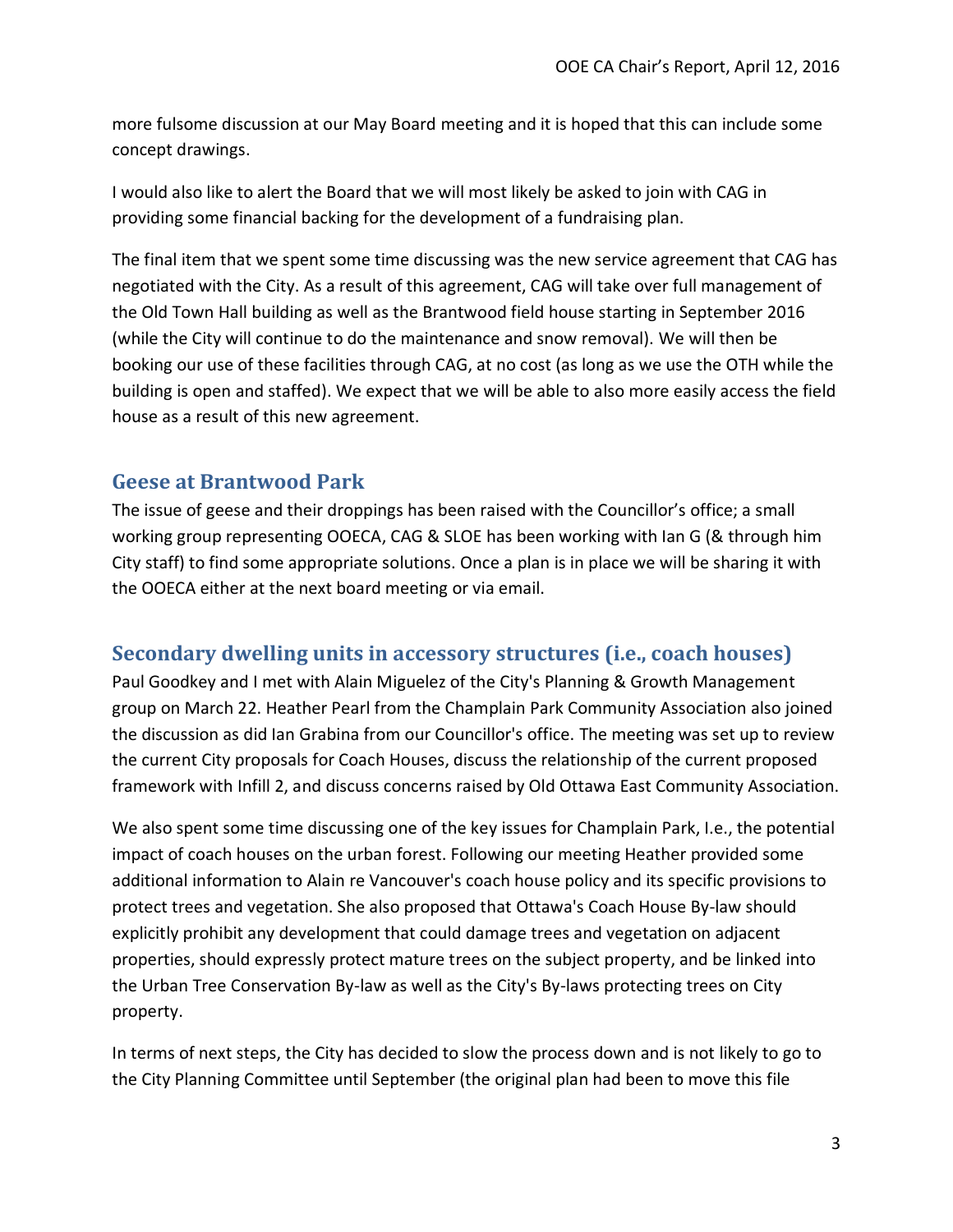forward in May). Alain also indicated that it is likely that there will some changes made to the proposals released in early February.

#### **Canoe - Kayaking Access to Canal**

On March 25 I sent an e-mail to our MP Catherine McKenna to request her assistance with the NCC and Parks Canada in having some of the Canal skate way gates left open in the summer to allow for better canoe and kayak access from Centretown, the Glebe, Old Ottawa South and Old Ottawa East. In particular, we referenced Clegg, Herridge and Second Avenue as possible entry spots for access.

Included in the e-mail were recent comments made by the President of the Glebe Community Association Christine McAllister on such access and a 2012 Mainstreeter article on the same issue.

Within the next half-hour (on Good Friday) I received the following response from our MP:

"I could not agree with you more about the need for better access to the canal for canoeists and kayakers! We're also a family of canoeists and have awkwardly put our canoe in the canal and lifted our children over the fence.

I will raise it with Parks and the NCC to see if we can get better access points."

As follow-up to this exchange, the Glebe Community Association has proposed that we write a joint letter to our MP Catherine McKenna as well as the Minister Joly to advocate for better access. John Dance has agreed to be our rep on this file.

## **Support for Councillor Chernushenko's Road user fees study**

On April 4, 2016 the OOECA sent a letter to members of the City of Ottawa Transportation Committee (TC), indicating our support for the motion to be presented by Councillor Chernushenko at the April 6 TC meeting for a study to be undertaken concerning the broad issues of user pay for roads.

Thanks to Glen for drafting our letter, to Kate for providing background and input from the City Centre Coalition on this idea and to all Board members who provided feedback re whether we should provide a letter of support.

Please note that the references to user fees were removed from the resolution. Instead the study will be on the causes of traffic congestion.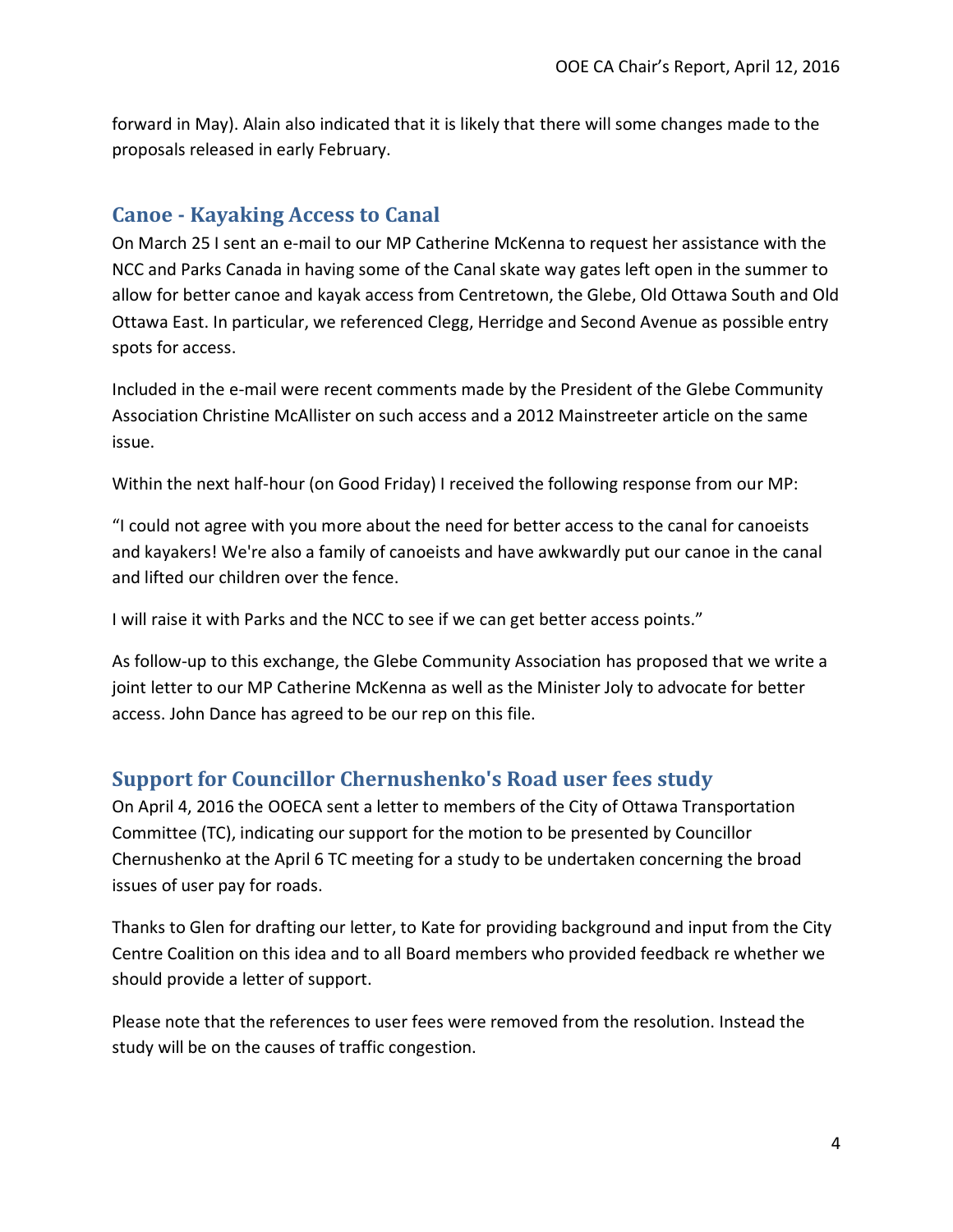#### **Main Event, June 18**

I would like to acknowledge Regional's donation of \$200 towards the barbeque.

#### **Queensway sound barriers**

On March 8, 2016 the OOECA sent a letter to our MPP and Ministry of Transport staff on the lack of sound barriers at the far ends of Havelock, Montcalm and Greenfield.

We received a reply dated March 16, 2016 and signed by the A/Manager Engineering of the Ministry of Transportation's Engineering Office in Kingston. Minister Naqvi's office appears to have simply forwarded our letter onwards to the Minister of Transportation. The response noted in part:

"...The ministry's future plans include replacing all of the existing metal noise barriers along the Queensway, including the noise barrier on the north side of Highway 417 from the Rideau Canal to Concord Street North (facing Harvey Street).

At the time of replacement, a new noise study will be undertaken that will consider the height of the wall, material, and limits of the replacement noise barrier. The timing of the replacement of this noise barrier has not yet been established.

...The effectiveness of noise barriers diminishes significantly for receivers further from the Highway (for example, Havelock Street / Montcalm Street / Greenfield Avenue). An extension of the noise barrier north-easterly would be expected to provide little noise attenuation, due to the distanced of the proposed noise barrier extension from Highway 417."

I have asked Glen if he can think of any other possible future actions that we could pursue. Note though that he will not be able to attend the April board meeting.

## **On-going safety concerns on the Bank St Bridge at the canal**

On March 4, 2016 the OOECA sent a letter to our Councillor endorsing the requests of the Glebe Community Association and the Ottawa South Community Association for a comprehensive road safety study of the Bank Street Bridge section of Bank Street (from Holmwood to Aylmer); our goal was that measures would be identified and implemented to address the serious safety issues that have been aggravated by the rebuilt Lansdowne Park.

On March 8, 2016 we received the following response from Ian G in the Councillor's office:

"One of the major challenges in requesting an Area Traffic Management (ATM) Study is that locations from across the City are placed in a priority queue. Those locations with significant collision and injury data are prioritized while those with less (or none) are placed in queue in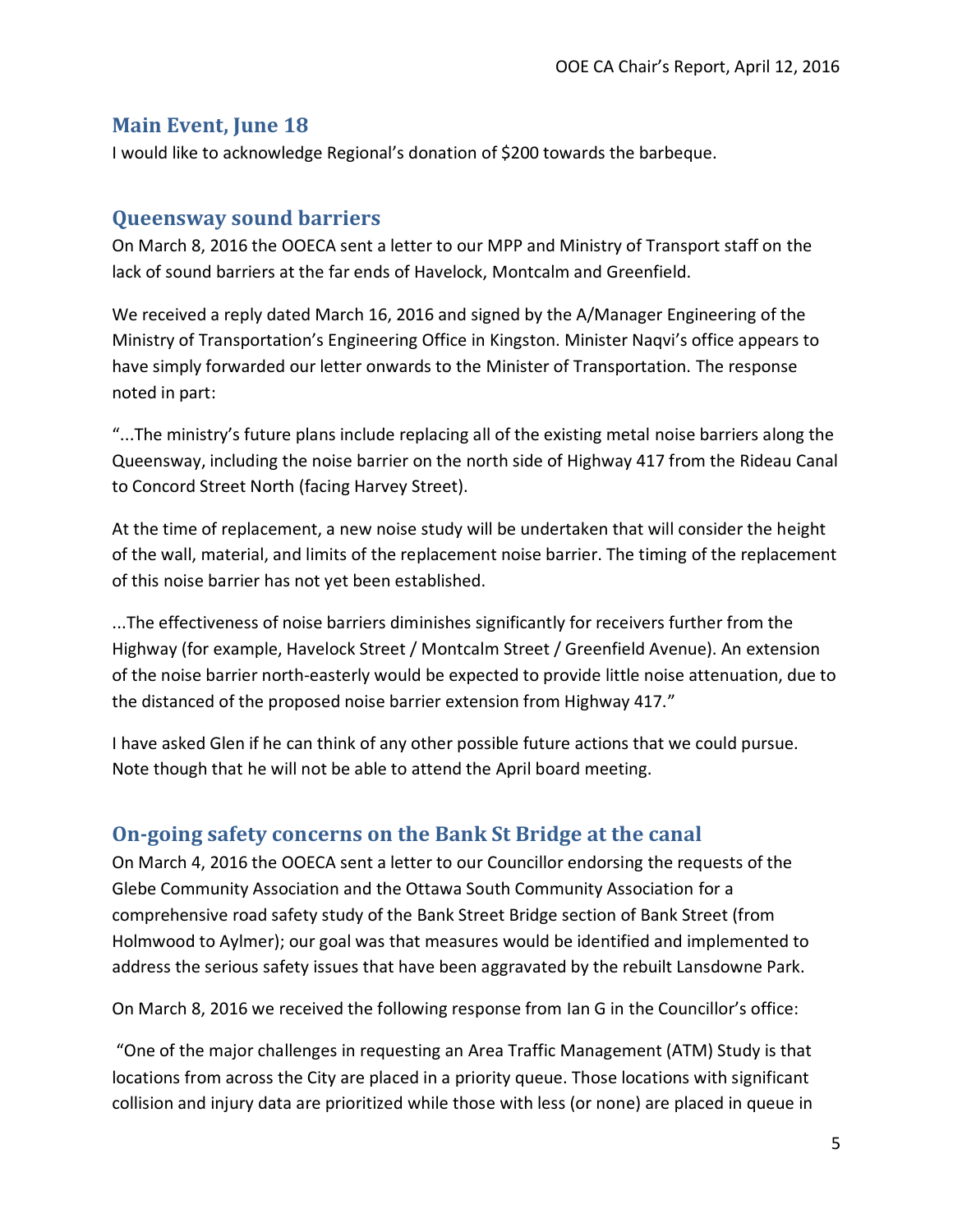appropriate order. We are fortunate that this stretch of Bank street, albeit frightening at times for both cyclists and pedestrians, does not have a significant history of collisions or injury.

It would appear to most casual observers (including myself and the Councillor) that the major factors at play here are speed and proximity – speed of motorists on the road and cyclists on sidewalks; and the overall proximity of cars to cyclists and motorists to pedestrians. Due to the heritage nature of the bridge itself, and traffic volumes over the bridge, the City has been rather constricted in potential infrastructure changes to the bridge, the lynch-pin of this stretch of Bank.

To date, the Councillor has begun conversations with City staff on the Bank & Wilton intersection in an attempt to address illegal lefts onto Bank. Further ... the Councillor has requested that two speed boards be installed on the Bank Street bridge, one in either direction, to help identify speeds to motorists while also capturing road volumes and speed data for future use as needed. Lastly ... a series of cycling safety events will be scheduled this summer in Capital Ward. One element will see a blitz of etiquette signage go up in the Ward highlighting to motorists, cyclist and pedestrians the meaning behind some newer road markings (sharrows) and where appropriate and inappropriate locations for cycling might be.

I will move forward and request an ATM for this stretch of Bank street. I suspect that it will be delayed until at least the fall of this year, at the earliest, due to the backlog of requests in queue."

## **\*Sandy Hill Community Health Centre community consultations**

The SHCHC is currently conducting community consultations on their proposed model for supervised injection services within their Centre at 221 Nelson St.

We have been asked whether we would like a representative from SHCHC to provide information at a special session, which could be at their Centre or in our community; another option would be for members of our community to attend one of the community consultation sessions at their Centre (note sessions are currently scheduled for every Monday evening from 6:30-8:00pm and pre-registration is required).

## **\*Proposed boundary changes to Elgin Street Public School**

On Tuesday, April 5, the Ottawa Board of Education altered their initial decision to move all kindergarden students to Centennial Public School. They instead will be moving the English program to Centennial. Catherine Pacella (our Communications rep on the Board + a co-chair of the Elgin Street School Parent Council) will provide feedback and an update on the latest school board decisions.